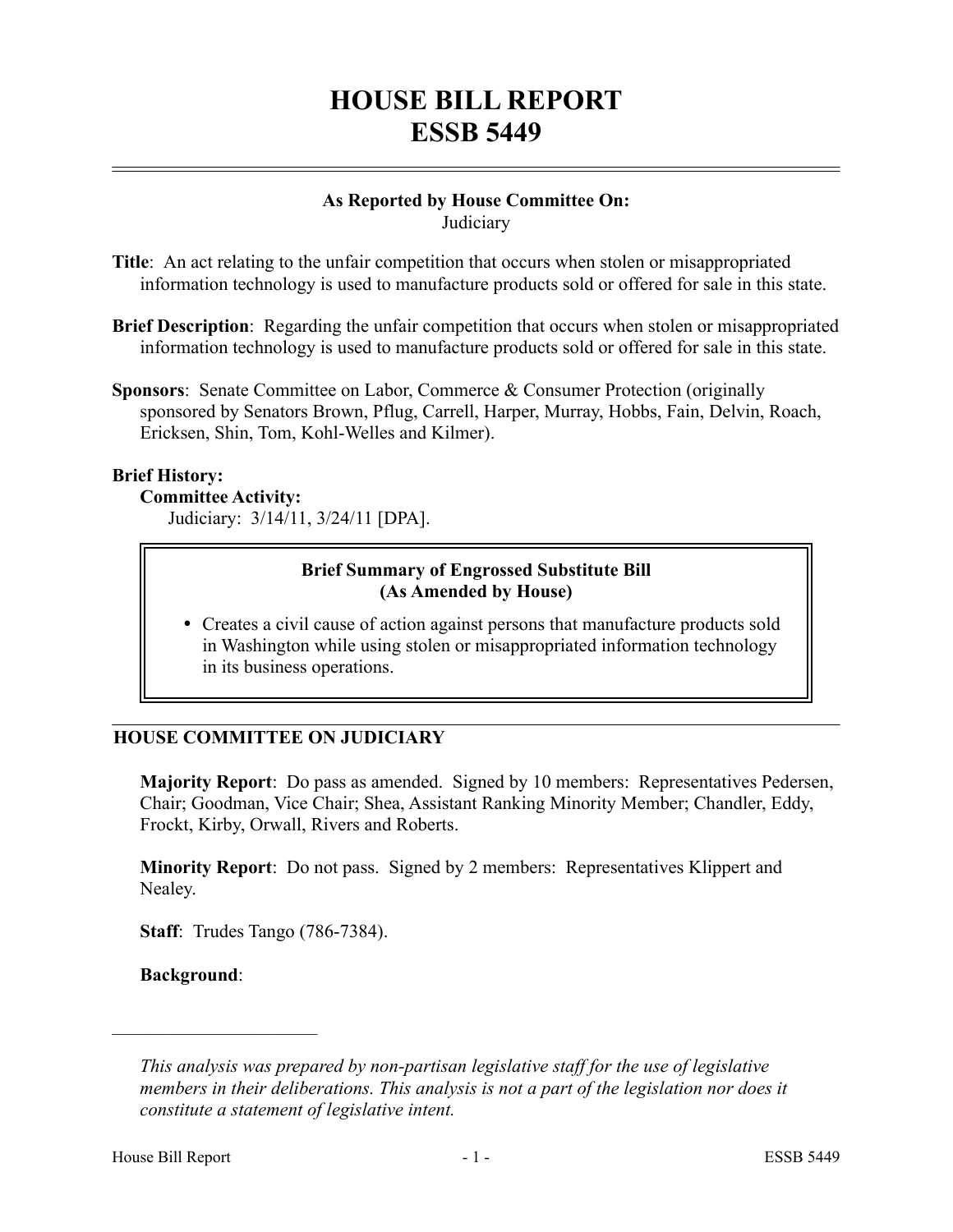## Consumer Protection Act.

The state's Consumer Protection Act (CPA) prohibits unfair or deceptive acts or practices and unfair methods of competition in the conduct of trade or commerce that directly or indirectly affect the people of Washington. Several statutes specify practices that constitute unfair acts, but they do not provide an exhaustive list. A court may find that conduct not specifically enumerated in statute constitutes an unfair or deceptive act. A private plaintiff or the Attorney General may bring a civil action to enjoin future violations of the CPA or to recover damages caused by an unfair act.

#### "Personal" vs. "In Rem" Jurisdiction.

In order for a court to hear and determine a controversy, it must have jurisdiction over the matter. Often, courts have "personal" jurisdiction over a person sued in a civil lawsuit because the person made certain minimum contacts with the state. Foreign defendants whose actions give rise to a lawsuit in a Washington court but who have never visited the state and who have no assets within Washington might not be subject to personal jurisdiction. However, courts may have jurisdiction to enter judgment regarding property located within the state, even if the courts do not have personal jurisdiction over that defendant. Such actions against property are called proceedings "in rem."

#### Intellectual Property.

Federal and state laws protect certain intellectual property rights in creations, such as computer software (programs) and hardware (equipment). A copyright gives the owner of an original work that expresses ideas, such as certain software, exclusive rights to copy, distribute, and adapt the work. A federal patent may protect a publicly disclosed computerrelated invention for a period of time. Federal and state trade secret laws prohibit misappropriation of trade secrets, such as formulas, programs, and techniques.

–––––––––––––––––––––––––––––––––

## **Summary of Amended Bill**:

#### Cause of Action.

A civil cause of action is created for an injured party or the Attorney General to sue a person that manufactures a product while using stolen or misappropriated information technology (stolen IT) in its business operations. The products made with stolen IT must be sold in Washington, either separately or as a component of another product, in competition with a product made without the use of stolen IT. A person may not sue under this cause of action under certain enumerated circumstances, such as when the end product sold is copyrightable or there are allegations dealing with patents.

To be considered an injured party, the person must show, among other things, that the person manufactures products in direct competition with products made with stolen IT and the person suffered economic harm. Economic harm may be established by evidence that the retail price of the stolen IT was at least \$20,000.

#### Notice.

Before a plaintiff can file suit, the owners of the stolen IT must provide written notice to the party allegedly using stolen IT, allowing that party to prove it is not using stolen IT or giving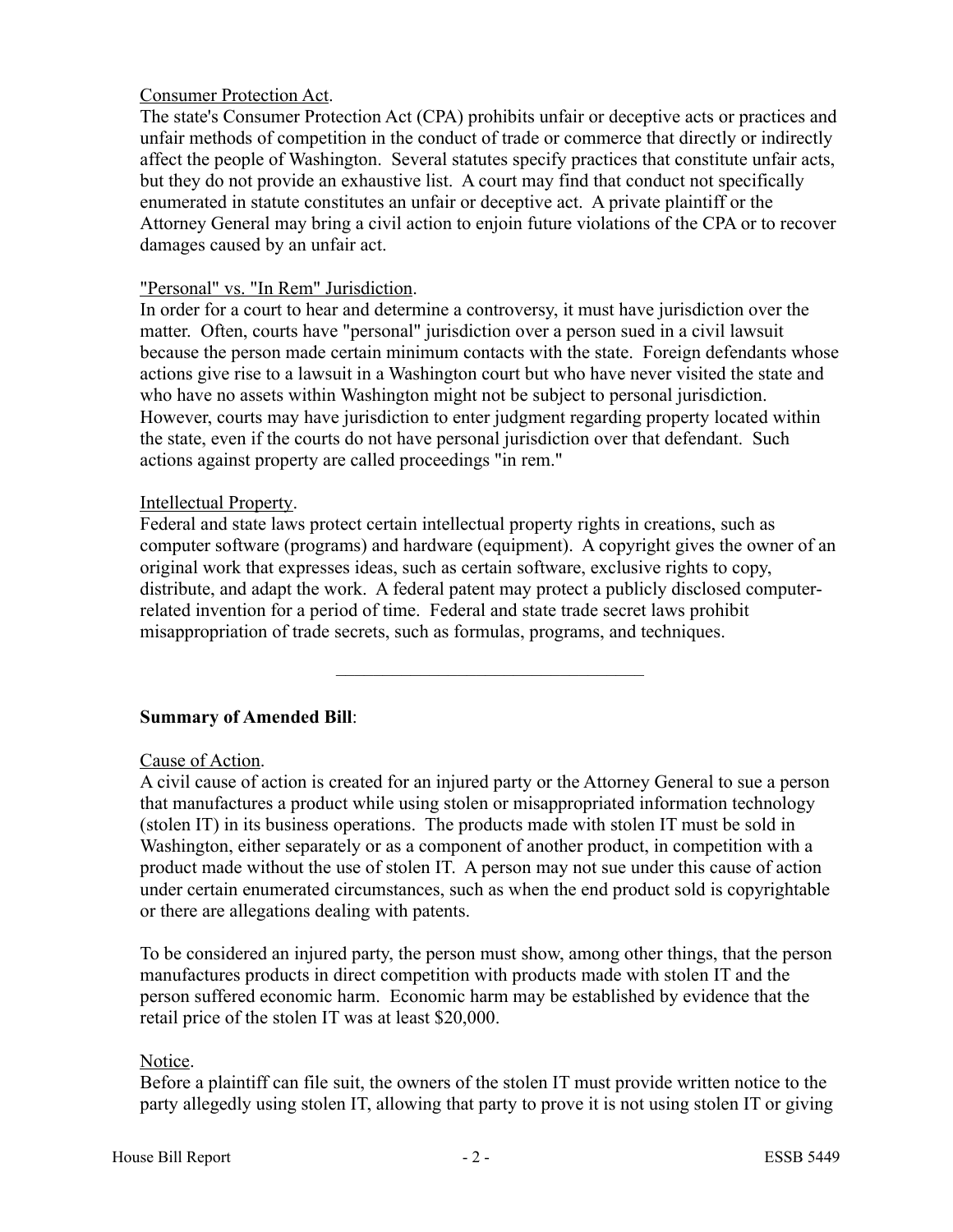the party 90 days to stop using it, subject to any extensions approved by the owner. The notice must contain certain information and must state, under penalty of perjury, that after a reasonable and good-faith investigation, the information in the notice is accurate based on the notifier's reasonable knowledge, information, and belief.

#### Remedies Against Manufacturers.

If the use of stolen IT continues despite the notice, an injured person or the Attorney General may bring an action to enjoin violations of the bill's provisions, including ordering a person not to sell products in Washington. The plaintiff may also seek the greater of actual damages or the amount of the retail price of the stolen IT. The court may triple the damages if the defendant willfully used stolen IT. A court may award costs and reasonable attorneys' fees to the prevailing party in actions brought by an injured person.

#### Remedies against Third Parties.

The plaintiff may add to the action a claim for actual direct damages against a third party who sells the products made with stolen IT, but only if a court has first entered judgment against the person using stolen IT. Damages may be imposed against a third party only if certain conditions are met, including the requirement that: (1) the third party received 90 days notice before entry of the judgment; (2) the person who was found to have used stolen IT either did not appear in court or has insufficient attachable assets to satisfy the judgment; and (3) the person who was found to have used stolen IT manufactured the final product or produced a component equal to 30 percent or more of the value of the final product.

Damages against a third party are limited to the lesser of the retail price of the stolen IT or \$250,000, minus any amounts recovered from the person using stolen IT. The court may award reasonable attorneys' fees and costs, including all litigation expenses, to a third party who: (1) prevails on the requirement that the person who was found to have used stolen IT manufactured the final product or produced a component equal to 30 percent or more of the value of the final product; or (2) qualifies for an affirmative defense. However, in the case in which a third party received a 90-day notice before the filing of the action, the court may award costs and reasonable attorneys' fees only if the third party undertook all the conduct on which the affirmative defense is based and notified the plaintiff of the conduct prior to the end of the 90-day period.

A court may not enforce a damage award against a third party for a period of 18 months from the bill's effective date.

#### Stay and Dismissal of Proceedings.

The court must dismiss an action against a person using stolen IT or a third party if the person or third party has been subject to a final judgment or entered into a final settlement in a proceeding in any federal or state court arising out of the same theft. If the person or third party is subject to a pending action in a federal or other state court, the court must stay the action pending resolution of the prior action.

#### In Rem Proceedings.

If the court is unable to obtain personal jurisdiction over a person using stolen IT, the court may proceed in rem against any products sold in the state for which the person using stolen IT holds title. Before the enforcement of an attachment order, the court must notify any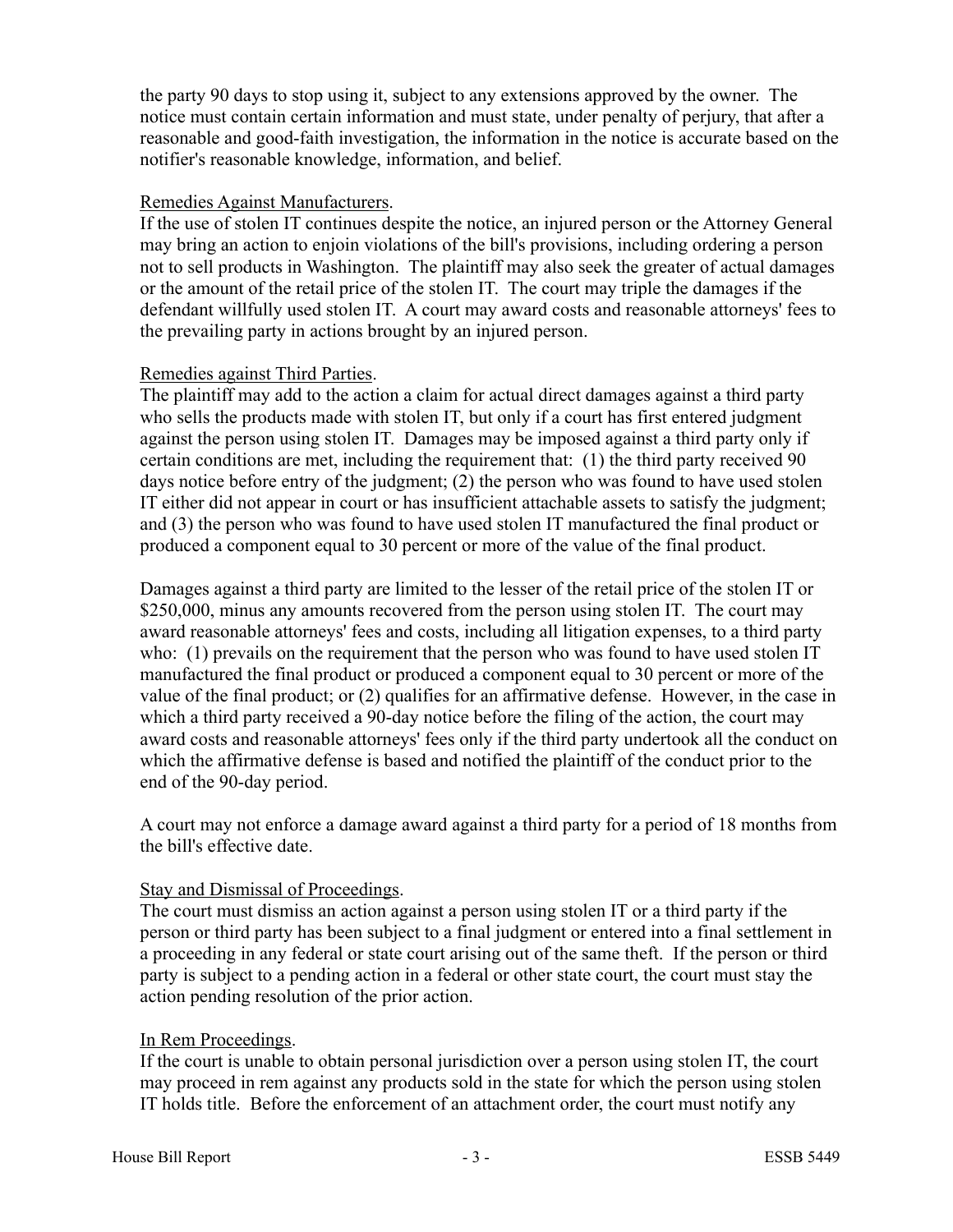person in possession of the products about the pending attachment order. Any person for whom the products were made or to whom the products were given, under a contract or purchase order, may either show that he or she has an affirmative defense or may post a bond to stay enforcement of the order. If the court fails to provide notice, a third party may seek a stay of the enforcement of the attachment order for 90 days.

If a person is proceeding in rem or seeks injunctive relief, the person must show he or she suffered material competitive injury, which means at least a 3 percent retail price difference over a period of four months between the person's product and the product made with stolen IT.

## Affirmative Defenses for Third Parties.

A court may not award damages against a third party if the third party establishes that: (1) it is an end consumer or end user; (2) it is a business with annual revenues of no more than \$50 million; (3) it does not have a contractual relationship with the person using stolen IT; or (4) it acquired the products in reliance on a code of conduct applicable to its manufacturers or, in general, undertook commercially reasonable efforts to implement a code of conduct with its manufacturer regarding the use of stolen IT. The steps a third party must take to establish an affirmative defense based on "commercially reasonable efforts" are set forth in the bill.

The court may not enforce any damages award against a third party until after it has ruled on the third party's affirmative defenses. Prior to its ruling, the court may allow discovery only on the particular defenses raised by the third party. The court must allow discovery against a third party on an issue only after all discovery on that issue between the parties has been completed and there is an unresolved issue of material dispute between the parties.

## Consumer Protection Act.

The remedies provided in the bill are the exclusive remedies for the parties. The CPA does not apply.

## **Amended Bill Compared to Engrossed Substitute Bill**:

The striking amendment does the following: (1) amends the definition of "copyrightable end product" to include mask works protection; (2) clarifies that the written notice to third parties must be properly served to the third party's agent for service of process; (3) provides that in an action brought by a private plaintiff, the court may award all litigation expenses, including discover expenses, incurred by a third party under certain circumstances; (4) adds language stating that the third party need take no additional action to fully avail itself of the affirmative defense based on written directives; (5) provides that when there is a dismissal of an action due to the existence of a previous action already adjudicated in another jurisdiction regarding the same stolen IT, the dismissal is final and no other action may be brought; and (6) specifies that the damages that may be awarded against a manufacturer or third party are "direct" damages.

–––––––––––––––––––––––––––––––––

## **Appropriation**: None.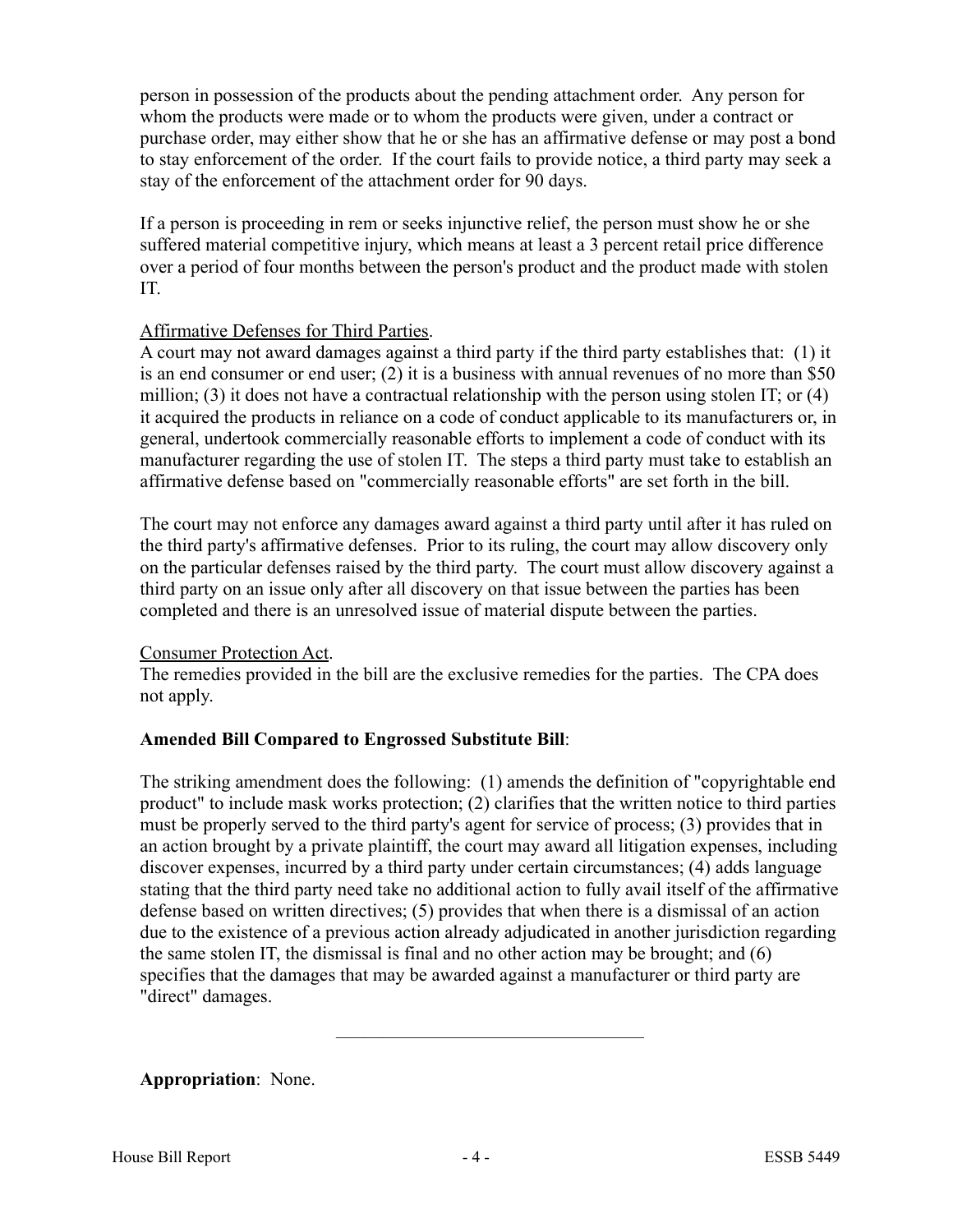#### **Fiscal Note**: Available.

**Effective Date of Amended Bill**: The bill takes effect 90 days after adjournment of the session in which the bill is passed.

#### **Staff Summary of Public Testimony**:

(In support) This bill has been through many substantial negotiations. The bill has been diligently negotiated and includes comments from companies such as Amazon, Verizon, and others. Everyone is aware that there is a very serious problem of stolen IT that is costing Washington jobs and revenue. Theft of American technology has been a problem for a long time. There is a piracy rate in Asia of over 80 percent. The products made in those countries are destined to come to the United States and it is unfair to law-abiding companies in this state who play by the rules. The tools that exist now are insufficient. This is a new legal mechanism to address a serious problem. Responsible businesses do not need to worry about this bill. The bill does not impose direct liability on people who are not manufacturers. It gives parties up to six months to cure illegal use. It does not apply to a vast majority of retailers with business of less than \$50 million in revenue. Small and medium size businesses do not have extensive supply-chain management practices, so the \$50 million cutoff is meant to reach companies that already have existing supply-chain practices. For those businesses that are subject to the bill, they are asked to adopt safe harbors. The bill does not cover food, drugs, or services. It does not ask Washington businesses to police their supply chains. The bill creates an incentive for people to use legal practices. Under the bill, the owner of stolen IT must first send notice to the manufacturer specifying the nature of the stolen use and evidence. The manufacturer has 90 days, which can be extended, to adopt legal practices. If it does not, then a direct contracting party is put on notice and that party can get into one of the safe harbors by sending a notice to the manufacturer directing them to act legally. If title to the products has already passed to the retailer, then those products cannot be attached. But if products can be attached, then notice is given to the person in possession of the goods and the person has time to get into a safe harbor. There are new opponents to the bill that have come forward after the negotiation process. If opponents would like to suggest changes, that is warranted. However, if the opponents want to keep the status quo, then that is not satisfactory. Anything the Legislature can do to protect intellectual property is paramount. There is no value in intellectual property if it is not protected and there would be no incentive to create it.

(Opposed) This is a complicated bill and it is difficult to understand the bill as it is written. It would be prudent to take a step back, study this in the interim, and then come back. It is confusing on how the bill would impact organizations and what level of liability they are exposed to. The fiscal note did not consider the cost to the court systems. There is not a very high burden of proof to be able to bring lawsuits against a company. Section 6 of the bill allows a third party to be added to the action and allows for the award of damages against a third party. These are not insignificant damages. The bill requires a third party to mount an affirmative defense. Section 7 of the bill provides that if there is no personal jurisdiction, then the court can proceed in rem. This impacts Washington businesses. This bill is not the answer to the problem. It does not protect the industry. It is burdensome and places undue requirements on businesses. The bill does not accomplish the goal of reducing piracy or stem the use of illegal software. It would tie businesses up in litigation. It holds companies liable